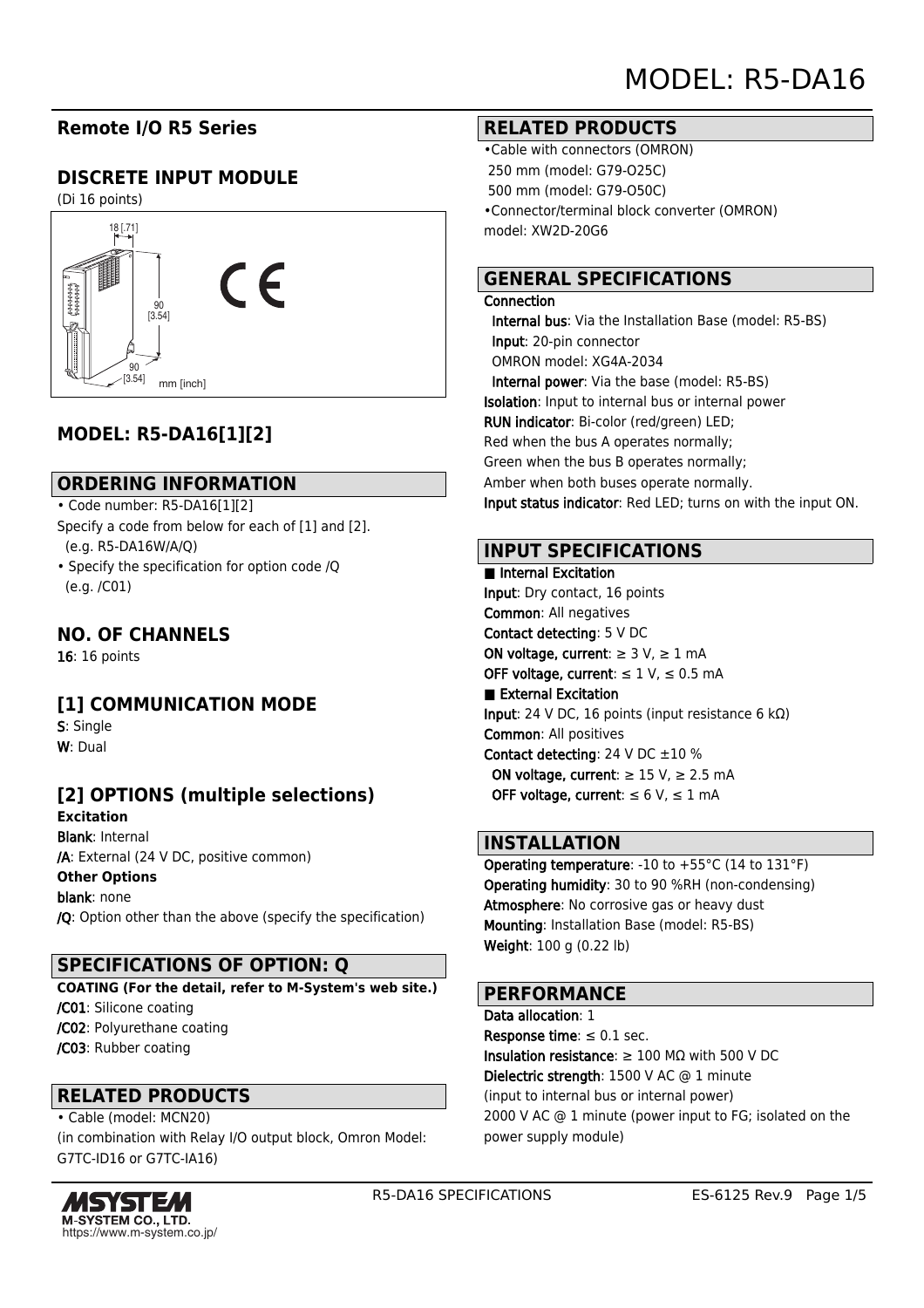### **STANDARDS & APPROVALS**

EU conformity: EMC Directive EMI EN 61000-6-4 EMS EN 61000-6-2 RoHS Directive

### **EXTERNAL VIEW**



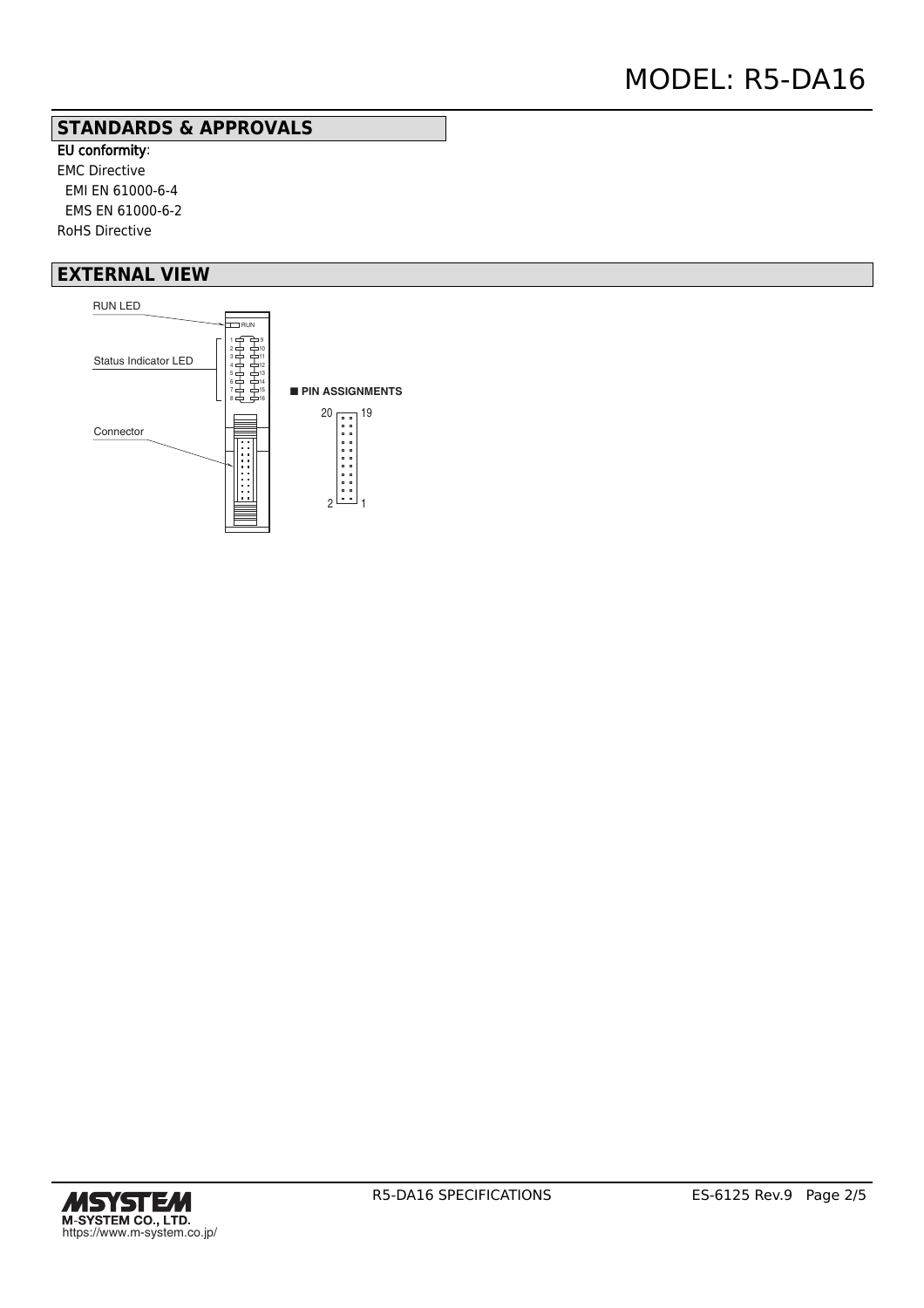## **CONNECTOR PIN ASSIGNMENT**

#### **Pin assigments**



#### **▪ R5-DA16x**



#### **▪ R5-DA16x/A**



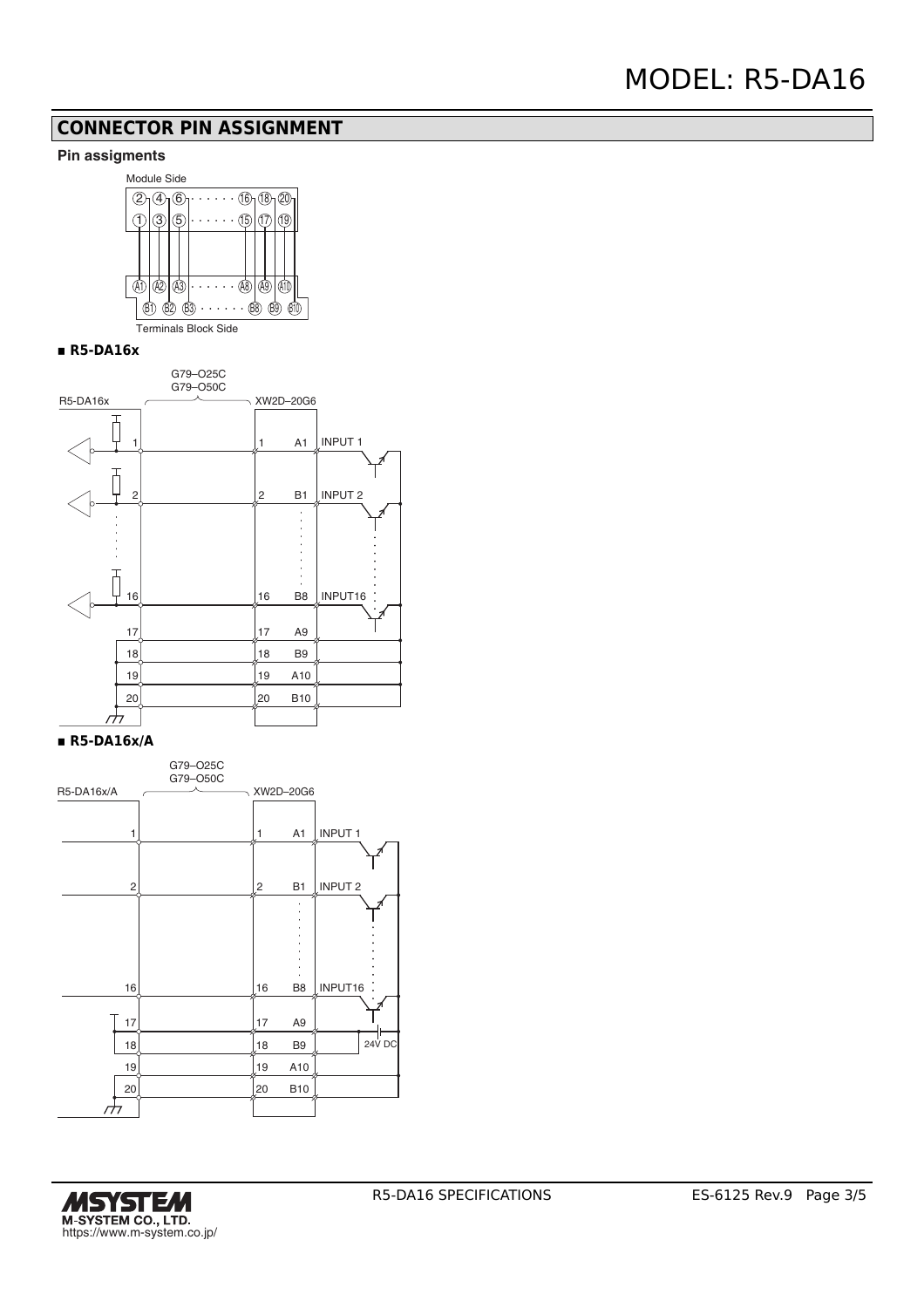## **EXTERNAL DIMENSIONS unit: mm [inch]**



# **SCHEMATIC CIRCUITRY & CONNECTION DIAGRAM**